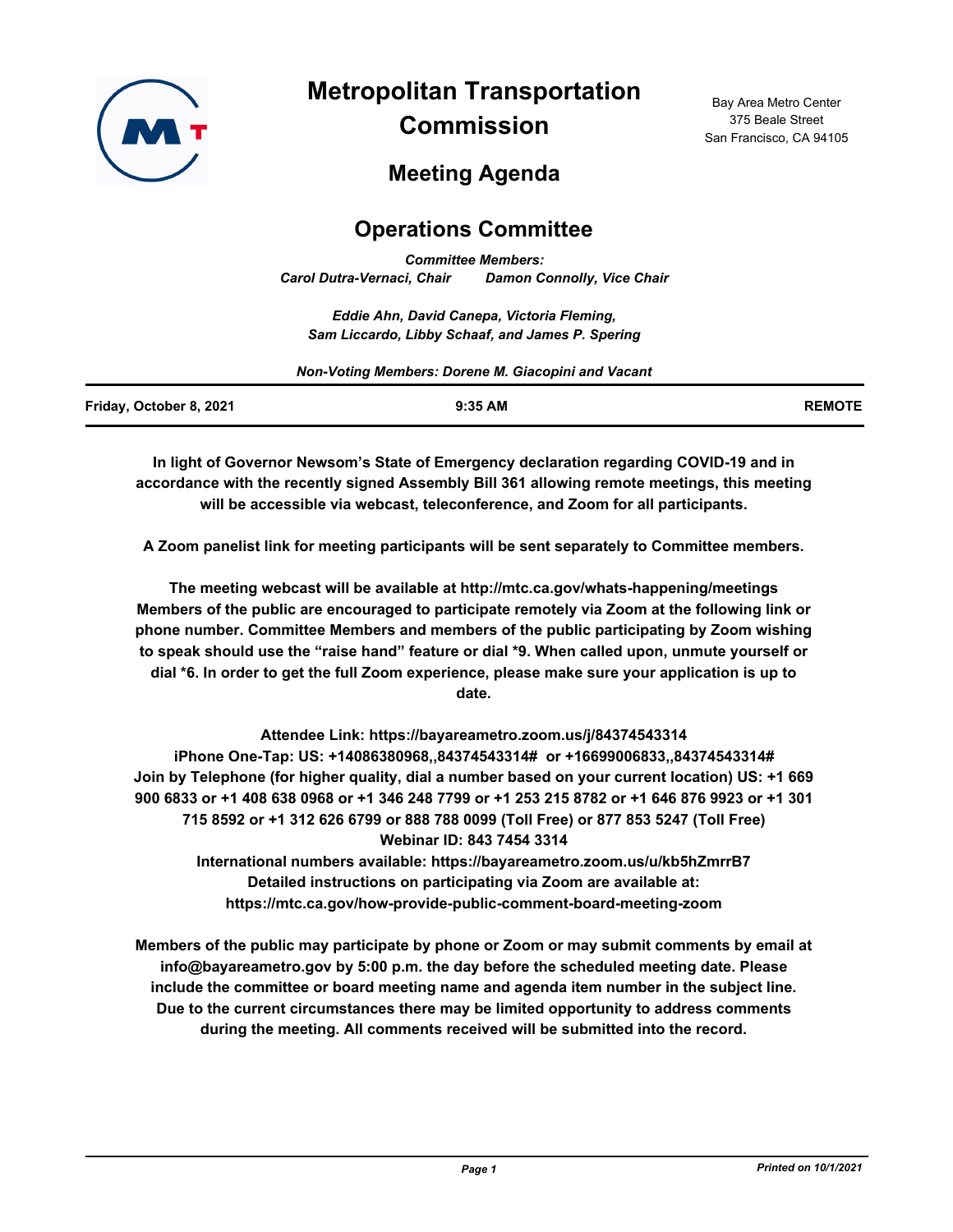## **1. Call to Order / Roll Call / Confirm Quorum**

*Quorum: A quorum of this body shall be a majority of its regular voting members (5).*

## **2. Pledge of Allegiance / Acknowledgement of the Flag**

#### **3. Compensation Announcement – Clerk of the Committee**

#### **4. Consent Calendar**

Approval of Operations Committee Minutes of the September 10, 2021 Meeting **4a.** [21-1136](http://mtc.legistar.com/gateway.aspx?m=l&id=/matter.aspx?key=22729) Committee Approval *Action: Attachments:* [4a\\_Sept 2021 Operations Meeting Minutes.pdf](http://mtc.legistar.com/gateway.aspx?M=F&ID=71cd68f3-e049-425e-ad49-ae8530754fd1.pdf)

# **5. Public Comment / Other Business**

*Committee Members and members of the public participating by Zoom wishing to speak should use the "raise hand" feature or dial \*9. When called upon, unmute yourself or dial \*6.*

#### **6. Adjournment / Next Meeting**

**The next meeting of the Operations Committee will be Friday, November 12, 2021 at 9:35 a.m. remotely and by webcast as appropriate depending on the status of any shelter in place orders. Any changes to the schedule will be duly noticed to the public.**